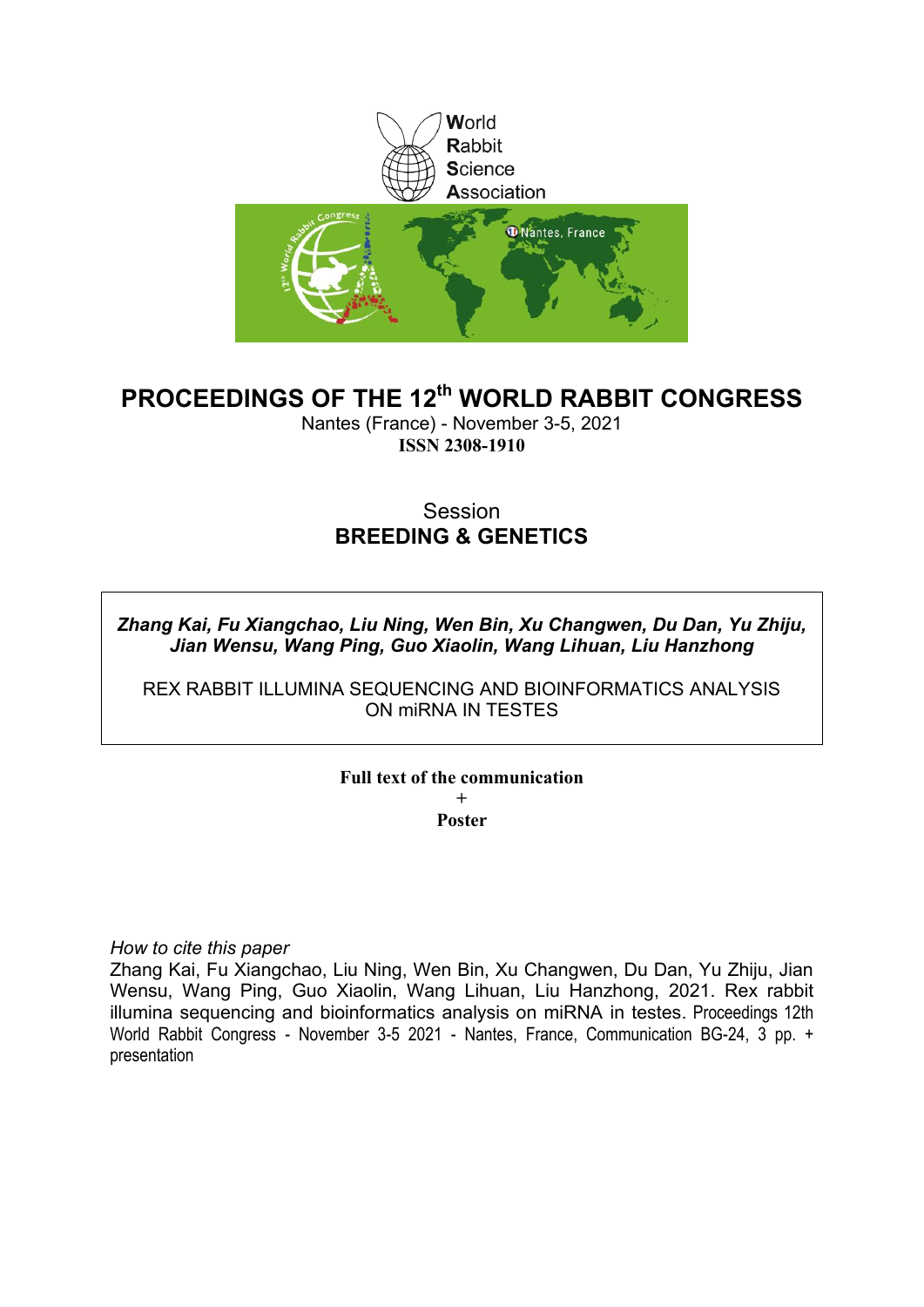# **REX RABBIT ILLUMINA SEQUENCING AND BIOINFORMATICS ANALYSIS ON miRNA IN TESTES**

**K**ai **Zhang, X**iangchao **Fu, N**ing **Liu, B**in **Wen, C**hangwen **Xu, Da**n **Du, Z**hiju **Yu, W**ensu **Jian, P**ing **Wang, X**iaolin **Guo, L**ihuan **Wang, H**anzhong **Liu**\*

> Sichuan Academy of Grassland Sciences, Chengdu,611743, Sichuan, China \*Corresponding author:Hanzhong Liu.hanzhong6688@sina.com

#### **ABSTRACT**

miRNA as a kind of micromolecule non-coding RNA with the length of about 22 bp plays an important regulatory role in reproductive biology and spermatogenesis. This research uses Illumina sequencing technology to conduct miRNA sequencing on three seven-month adult male rabbits, aiming at evaluating the quality of high throughput sequencing in testes rabbit miRNA data mining, and exploring the biological characteristics of miRNA in testes tissues. Results show that, the quality , the purity of total RNA and integrity of the total RNA were good, which can meet the requirements of construction of small RNA library and the applicability of obtained sequence in subsequent miRNA identification analysis. Uniq reads accounted for 24.17 % of the total sequences. The length of RNA was mostly between 22 - 31 nt, which takes up more than 89.32 % of pure sequences. Nonetheless, 82.86 % of cleaned sequence were not mapping to previously known long and short RNA. miRNA sequence length imbalance may be related to the action mechanism and specific functions of miRNA in testes tissues.

**Key words:** Rex rabbit; testes; high throughput sequencing; miRNA

### **INTRODUCTION**

miRNA plays an important regulatory role in reproductive biology and spermatogenesis( M. Ran et al) This research uses Illumina sequencing technology to conduct miRNA sequencing on adult male rabbits to explore the biological characteristics of miRNA in testes tissues.

# **MATERIALS AND METHODS**

#### **Sample collection and preparation**

Rex rabbit testes sampling and total RNA extraction three healthy seven-month male Rex rabbit were selected for sample collection from the Rex rabbit breeding farm of Sichuan in Dayi county, Chengdu city, China. The testes tissues were quickly collected and immediately placed in liquid nitrogen for the preservation of total RNA .

#### **Extraction of total RNA**

Total RNA from the sample was extracted using Trizol reagent ®(Invitrogen,USA) kit, and the operation steps were carried out according to the operation instructions. The degradation and integrity of total RNA was monitored on 1% agarose gels. Three testes total RNA qualified for integrity tests were put into three RNA pools according to the same concentration, and the total RNA were sent to Beijing Novogene company for sequencing.

# **Library generation and sequencing**

 A total amount of 3 µg total RNA per sample was used as input material for the small RNA library. Raw data (raw reads) of fastq format were firstly processed through custom perl and python scripts. The small RNA tags were mapped to reference sequence by Bowtie without mismatch to analyze their expression and distribution on the reference. Mapped small RNA tags were used to looking for known miRNA. miRBase20.0 was used as reference, modified software mirdeep2) and srna -tools-cli were used to obtain the potential miRNA and draw the secondary structures. Custom scripts were used to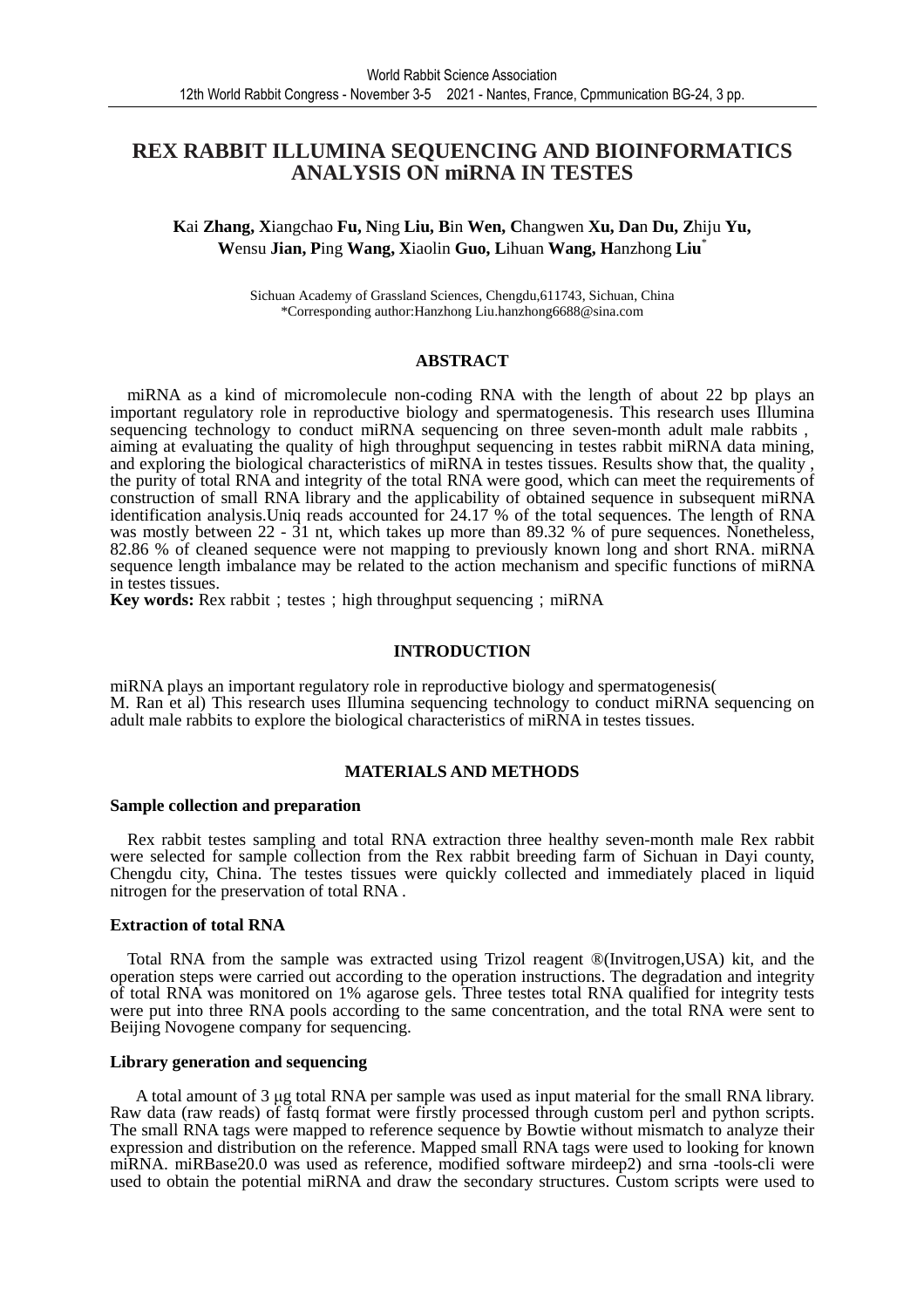obtain the miRNA counts as well as base bias on the first position of identified miRNA with certain length and on each position of all identified miRNA respectively.

## **RESULTS AND DISCUSSION**

### **Sequencing data quality**

| <b>Table 1</b> Summary of data cleaning of tags produced by small RNA sequencing |              |                |                |                         |                                  |                          |              |                 |  |  |  |
|----------------------------------------------------------------------------------|--------------|----------------|----------------|-------------------------|----------------------------------|--------------------------|--------------|-----------------|--|--|--|
| Type of<br>reads                                                                 | total reads  | $N\%$ ><br>10% | low<br>quality | 5 adapter con<br>tamine | 3 adapter null or<br>insert null | with<br>plov A/T/G/<br>C | clean reads  | Unique<br>reads |  |  |  |
| Counts                                                                           | 11,480,993   | 91             | 12886          | 1067                    | 124004                           | 41247                    | 11301699     | 2766967         |  |  |  |
| (3 samples)                                                                      | ±1,095,276   | $\pm 8$        | ±788           | $\pm 203$               | ±19961                           | $\pm 6674$               | ±1095019     | ±228029         |  |  |  |
| Percent                                                                          | 100.00       | 0.00           | 0.11           | 0.01                    | 1.09                             | 0.36                     | 98.43        | 24.17           |  |  |  |
|                                                                                  | $\pm 0.00\%$ | $\pm 0.00\%$   | $+0.01\%$      | $\pm 0.00\%$            | $\pm 0.21\%$                     | $\pm 0.05\%$             | $\pm 0.25\%$ | ±1.88%          |  |  |  |

Unique reads accounted for 24.17 % of the total sequences (Table 1) . The lengths of clean sequences were mostly between 22 - 31 nt (Figure 1), which was a typical Dicer enzyme cutting products (Y. Lee et al). The 29 nt sequence accounted for 21.08 % of the total sequence, followed by 30 nt (18.45 %) and 28 nt (10.61%).



**Figure1** Length distribution of clean sequences in the three testes samples

# **Classification annotation**

In the sequencing library, in order to further analyze the sequence types of microRNA obtained, after genome positioning, we classified and annotated the clean reads with more than 18 nt in the sequencing library (Table 2). The non-coding RNA such as rRNA, tRNA, snRNA, snoRNA and repeat RNA, which accounted for 11.29 % of the total clean reads, only 0.08 % of the sequences in the sequencing library were annotated as known miRNAs, indicating that the proportion of miRNAs in the sequencing sequence was relatively low, while the unmatched sequence accounted for 82.86 %, which might be candidate sequences of new miRNAs.

**Table 2** Classification annotation of small RNAs

| <b>Types</b>                             |         |         |           |         |            |                                         |             |            |            |            | total known<br>miRNA rRNA snRNA snoRNA repeat novel<br>miRNA exon:+ exon:- intron:+ intron:- other<br>miRNA |         |                                    |
|------------------------------------------|---------|---------|-----------|---------|------------|-----------------------------------------|-------------|------------|------------|------------|-------------------------------------------------------------------------------------------------------------|---------|------------------------------------|
| Count                                    | 2191836 | 1861    | 2460      | 466     | 2163       |                                         | 4526 236677 | 766        | 4105       | 436        | 60609                                                                                                       |         | 60319 1817447                      |
| $(3 \text{ samples } \pm 155058 \pm 47)$ |         |         | $\pm 376$ |         |            | $\pm 29$ $\pm 367$ $\pm 617$ $\pm 9784$ |             | $\pm 23$   | ±404       | ±24        |                                                                                                             |         | $\pm 3904$ $\pm 3043$ $\pm 156680$ |
| Percent                                  | 100.0   | 0.08    | 0.11      | $0.02+$ | 0.10       | 0.21                                    | 10.85       | 0.03       | 0.19       | 0.02       | 2.77                                                                                                        | 2.76    | 82.86                              |
| $(\%)$                                   | $+0.0$  | $+0.01$ | $+0.02$   | 0.00    | $\pm 0.10$ | $\pm 0.02$                              | $\pm 1.19$  | $\pm 0.01$ | $\pm 0.01$ | $\pm 0.00$ | $\pm 0.05$                                                                                                  | $+0.13$ | $+1.35$                            |

#### **DISSCUSSION**

RNA-seq technology can accurately obtain the expression of each specific miRNA by counting the determined sequence, which has the advantages of wide coverage and low cost. Meanwhile, it effectively solves the technical problems of low abundance and tissue-specific miRNA identification,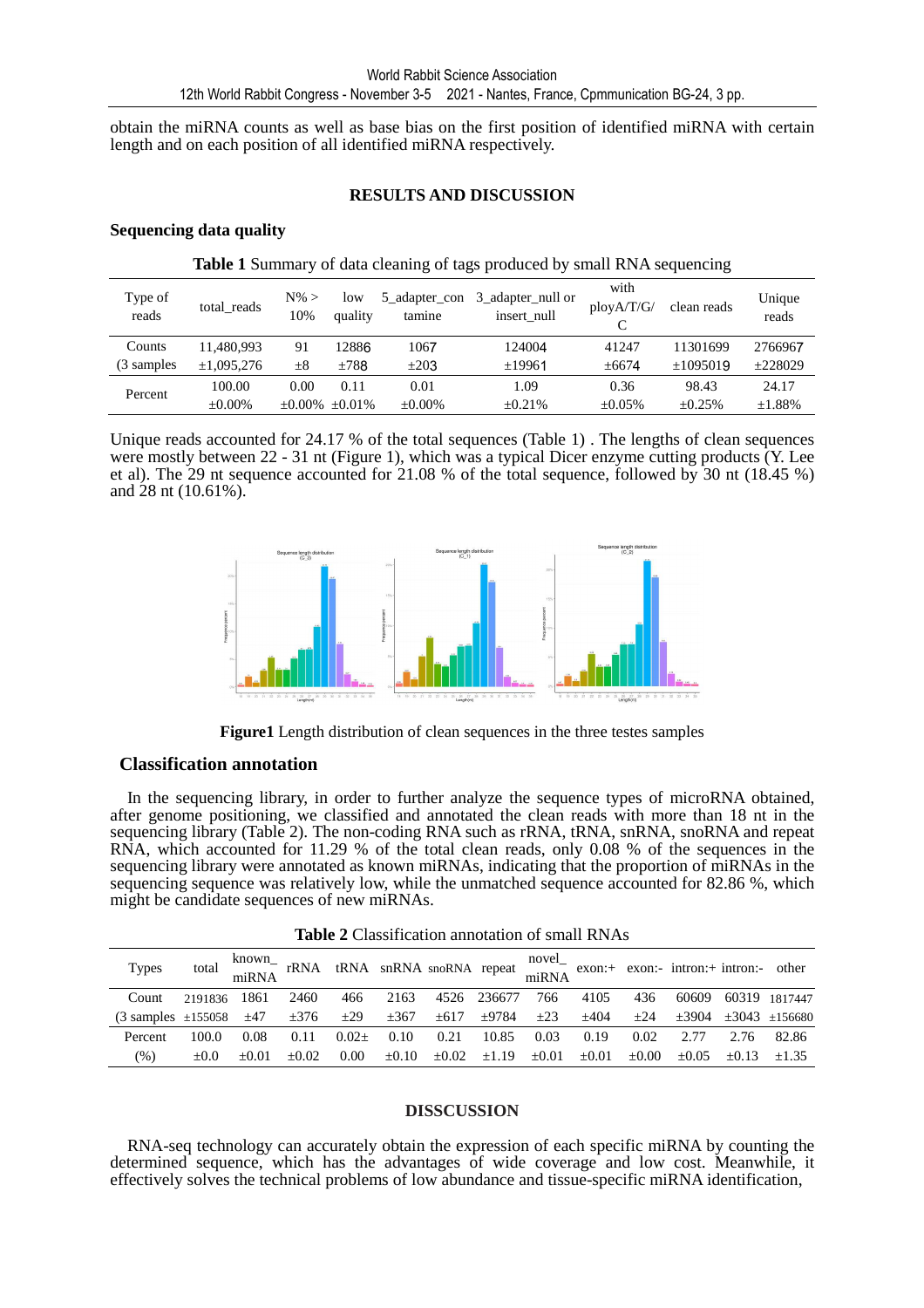as well as the interference of cDNA clone by high expression RNA (Wold B, et al.). At present, RNA-seq technology has been widely used in the analysis of miRNA expression profiles in different tissues, development stages and physiological states of pigs, cattle, sheep and poultry, and a large number of miRNAs with different expressions have been successfully screened. However, the accuracy of miRNA expression profile depends on the quality of sequencing data. The ratio of the total amount of sequences obtained by sequencing to the sequence types obtained in this study total / unique can better explain the depth of sequencing. If the depth of sequencing is not enough, it can not better reflect the expression of small RNA in the samples. In this study, the total / unique ratio of Library sequencing was 24.17 %. In addition, the proportion of tRNA in sequencing results can directly reflect the quality of samples. Generally, the proportion of rRNA in animal samples with better quality should be less than 40 %, and that in plant samples should be less than 60 %. In this study, only 0.02 % of tRNA was sequenced, while the unmatched sequence accounted for 82.86 %, which might be the candidate sequence of new miRNAs in testes tissues, because many references (Ballester et al., 2010, Baranda-Avila et al., 2010, Estellé et al., 2006, Saenz-de-Juano et al., 2013, Xue, 2014) reported gene expression only in female rabbit reproductive organs.

## **CONCLUSIONS**

Results show that, the quality, the purity of total RNA and integrity of the total RNA were good, which can meet the requirements of construction of small RNA library and the applicability of obtained sequence in subsequent miRNA identification analysis. Unique reads accounted for 24.17 % of the total sequences The length of total number is mostly between 22 - 31 nt, which takes up more than 89.32 % of pure sequences. 82.86 % of cleaned sequence were not mapping to any previously known RNA in the reference genome annotation. miRNA sequence length imbalance may be related to the action mechanism and specific functions of miRNA in testes tissues.

### **ACKNOWLEDGMENTS:**

This work was supported by the earmarked fund for China Agriculture Research System (CARS-43-A-3), the breeding research of Sichuan Province (2016NYZ0046).

#### **REFERENCES**

- Ballester M, Castelló A, Peiró R, *et al*. Identification of differentially expressed genes in the oviduct of two rabbit lines divergently selected for uterine capacity using suppression subtractive hybridization[J]. *Anim Genet, 2013, 44(3): 296-304.*
- Baranda-Avila N, Cardoso-Rangel M E, Cerbón M, *et al*. Differential expression of estrogen receptor alpha gene in the ampullae and isthmus regions of the rabbit oviduct during early pregnancy[J]. *Anim Reprod Sci, 2010, 121(3-4): 286-293.*
- Estellé J, Sastre Y, Merchán M, *et al*. TIMP-1 as candidate gene for embryo survival in two divergent lines selected for uterine capacity in rabbits[J]. *Mol Reprod Dev, 2006, 73(6): 678-684.*
- M Ran, B Chen , J.Yin,et al. Advances in miRNA research related to testis development and spermatogenesis *[J].Hereditas (Beijing), 2014, 36(7): 646―654.*
- Saenz-de-Juano M D, Naturil-Alfonso C, Vicente J S, *et al*. Effect of different culture systems on mRNA expression in developing rabbit embryos *[J]. Zygote, 2013, 21(1): 103-109.*
- Wold, B., & Myers, R. M. . (2007). Sequence census methods for functional genomics. *Nature Methods*, 5(1), 19-21.
- Xue F. Construction of digital gene expression profile of rabbit ovary and screening of breeding related genes. *[D]. Zhengzhou:Henan Agricultural University, 2014.*
- Y.Lee, K.Nakahara,J. Pham,et al.Distinct Roles for Drosophila Dicer-1 and Dicer-2 in the siRNA/miRNA Silencing Pathways[J]. *Cell,2004.117(1):69-81.*